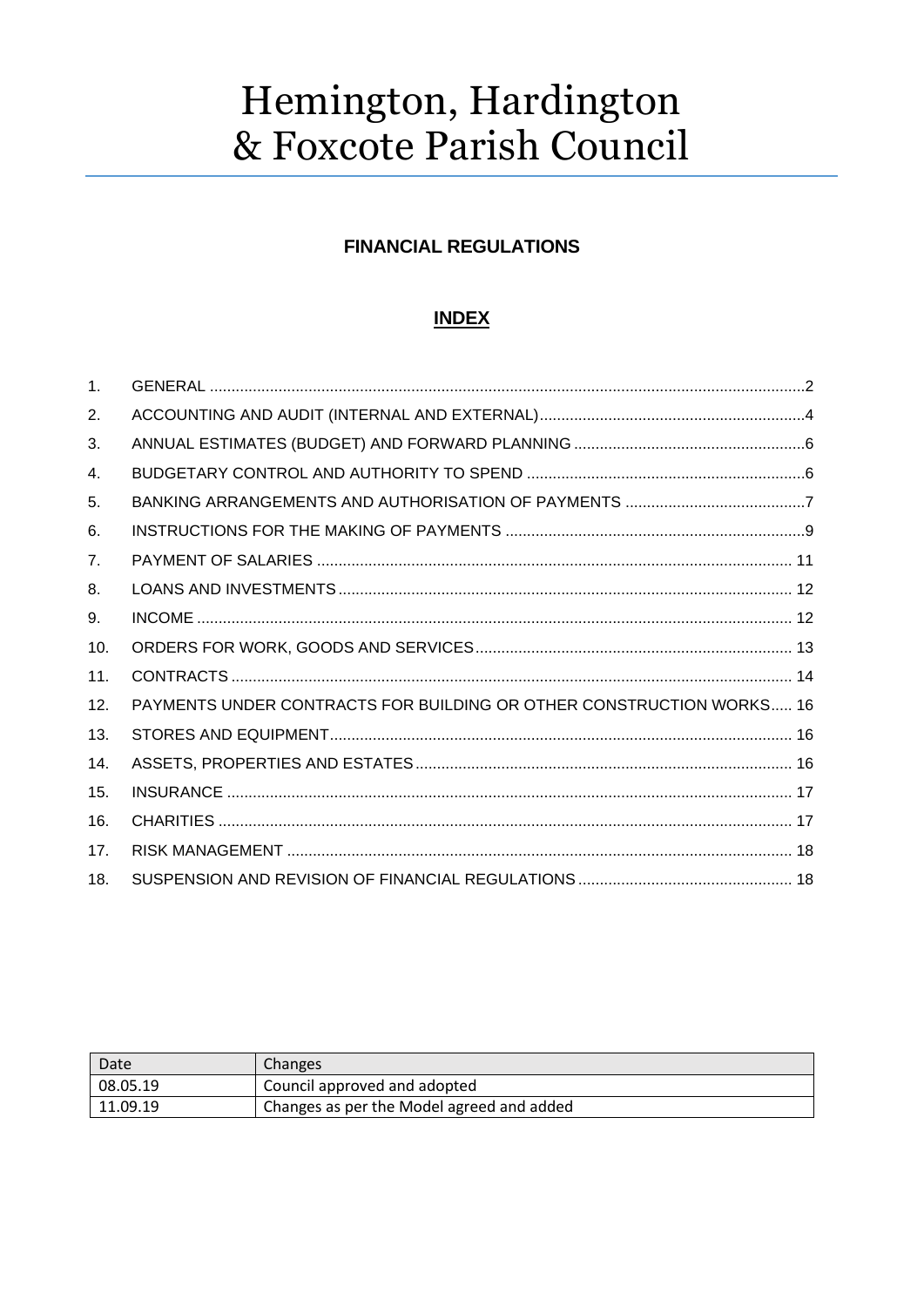#### <span id="page-1-0"></span>**1. GENERAL**

- 1.1. These financial regulations govern the conduct of financial management by the council and may only be amended or varied by resolution of the council. Financial regulations are one of the council's three governing policy documents providing procedural guidance for members and officers. Financial regulations must be observed in conjunction with the council's standing orders<sup>2</sup> and anv individual financial regulations relating to contracts.
- 1.2. The council is responsible in law for ensuring that its financial management is adequate and effective, and that the council has a sound system of internal control which facilitates the effective exercise of the council's functions, including arrangements for the management of risk.
- 1.3. The council's accounting control systems must include measures:
	- for the timely production of accounts;
	- that provide for the safe and efficient safeguarding of public money:
	- to prevent and detect inaccuracy and fraud; and
	- identifying the duties of officers.
- 1.4. These financial regulations demonstrate how the council meets these responsibilities and requirements.
- 1.5. At least once a year, prior to approving the Annual Governance Statement, the council must review the effectiveness of its system of internal control which shall be in accordance with proper practices.
- 1.6. A breach of these Regulations by an employee is gross misconduct.
- 1.7. Members of Council are expected to follow the instructions within these Regulations and not to entice employees to breach them. Failure to follow instructions within these Regulations brings the office of Councillor into disrepute.
- 1.8. The Responsible Financial Officer (RFO) holds a statutory office to be appointed by the council. The Clerk has been appointed as RFO for this council and these regulations will apply accordingly.
- 1.9. The RFO;
	- acts under the policy direction of the council;
	- administers the council's financial affairs in accordance with all Acts, Regulations and proper practices;

<sup>2</sup> Model standing orders for councils are available in Local Councils Explained © 2013 National Association of Local Councils

HEMINGTON PARISH COUNCIL FINANCIAL REGULATIONS **Page 2** of 18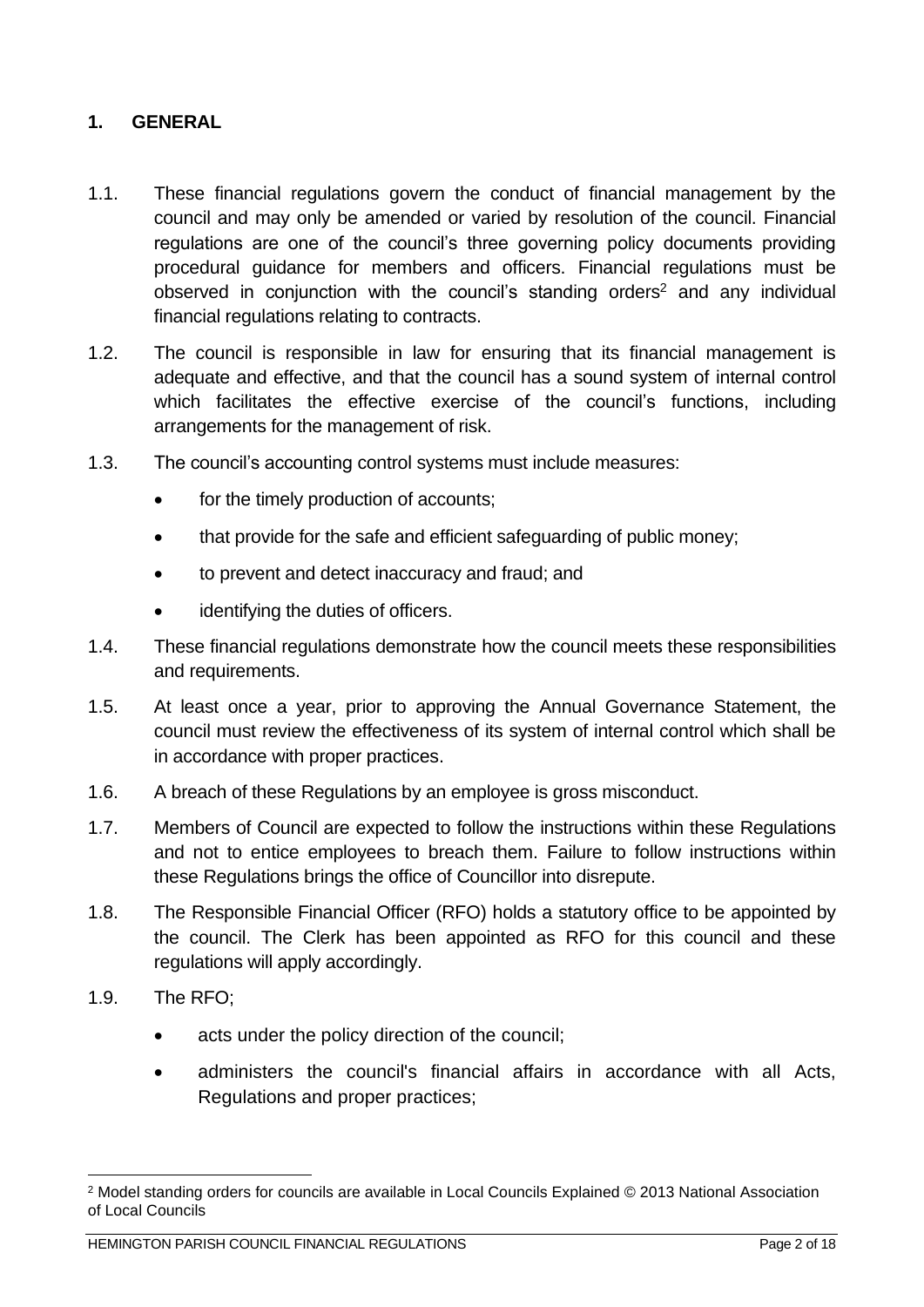- determines on behalf of the council its accounting records and accounting control systems;
- ensures the accounting control systems are observed:
- maintains the accounting records of the council up to date in accordance with proper practices;
- assists the council to secure economy, efficiency and effectiveness in the use of its resources; and
- produces financial management information as required by the council.
- 1.10. The accounting records determined by the RFO shall be sufficient to show and explain the council's transactions and to enable the RFO to ensure that any income and expenditure account and statement of balances, or record of receipts and payments and additional information, as the case may be, or management information prepared for the council from time to time comply with the Accounts and Audit Regulations<sup>3</sup>.
- 1.11. The accounting records determined by the RFO shall in particular contain:
	- entries from day to day of all sums of money received and expended by the council and the matters to which the income and expenditure or receipts and payments account relate;
	- a record of the assets and liabilities of the council; and
	- wherever relevant, a record of the council's income and expenditure in relation to claims made, or to be made, for any contribution, grant or subsidy.
- 1.12. The accounting control systems determined by the RFO shall include:
	- procedures to ensure that the financial transactions of the council are recorded as soon as reasonably practicable and as accurately and reasonably as possible;
	- procedures to enable the prevention and detection of inaccuracies and fraud and the ability to reconstruct any lost records;
	- identification of the duties of officers dealing with financial transactions and division of responsibilities of those officers in relation to significant transactions;
	- procedures to ensure that uncollectable amounts, including any bad debts are not submitted to the council for approval to be written off except with the approval of the RFO and that the approvals are shown in the accounting records; and
	- measures to ensure that risk is properly managed.

<sup>3</sup> In England - Accounts and Audit (England) Regulations 2011/817 In Wales - Accounts and Audit (Wales) Regulations 2005/368

HEMINGTON PARISH COUNCIL FINANCIAL REGULATIONS **Page 3** of 18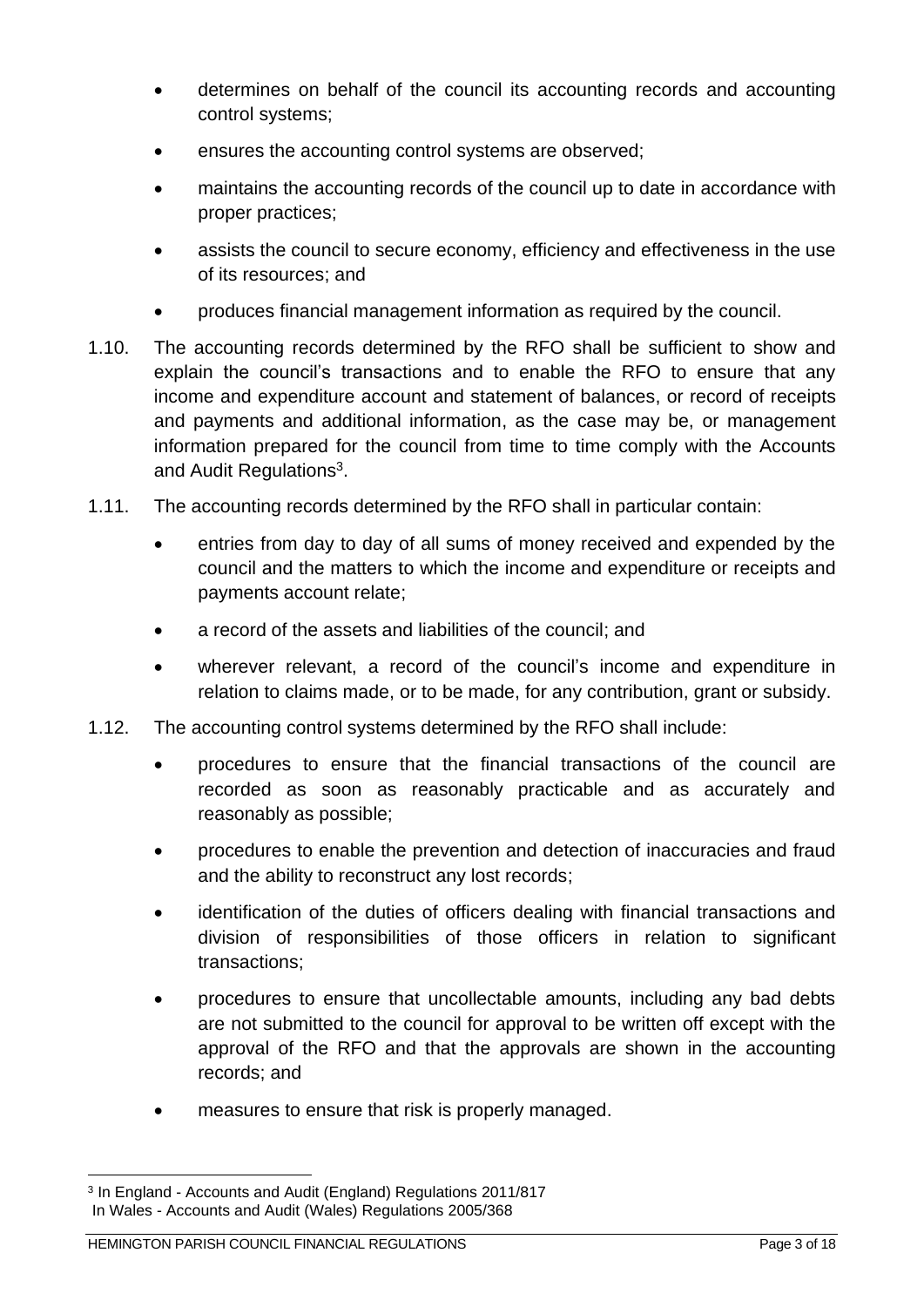- 1.13. The council is not empowered by these Regulations or otherwise to delegate certain specified decisions. In particular any decision regarding:
	- setting the final budget or the precept (Council Tax Requirement);
	- approving accounting statements;
	- approving an annual governance statement;
	- borrowing;
	- writing off bad debts;
	- declaring eligibility for the General Power of Competence; and
	- addressing recommendations in any report from the internal or external auditors,

shall be a matter for the full council only.

- 1.14. In addition, the council must:
	- determine and keep under regular review the bank mandate for all council bank accounts;
	- approve any grant or a single commitment in excess of £500; and
	- in respect of the annual salary for any employee have regard to recommendations about annual salaries of employees made by the relevant Committee in accordance with its terms of reference.
- 1.15. In these financial regulations, references to the Accounts and Audit Regulations or 'the regulations shall mean the regulations issued under the provisions of section 27 of the Audit Commission Act 1998, or any superseding legislation, and then in force unless otherwise specified.

In these financial regulations the term 'proper practice' or 'proper practices' shall refer to guidance issued in *Governance and Accountability for Local Councils – a Practitioners' Guide (England)* issued by the Joint Practitioners Advisory Group (JPAG), available from the websites of NALC and the Society for Local Council Clerks (SLCC) or *Governance and Accountability for Local Councils in Wales - A Practitioners' Guide*, available from the websites of One Voice Wales (OVW) and SLCC as appropriate.

## <span id="page-3-0"></span>**2. ACCOUNTING AND AUDIT (INTERNAL AND EXTERNAL)**

- 2.1. All accounting procedures and financial records of the council shall be determined by the RFO in accordance with the Accounts and Audit Regulations, appropriate Guidance and proper practices.
- 2.2. On a regular basis, at least once in each quarter, and at each financial year end, a member other than the cheque signatories shall be appointed to verify bank reconciliations (for all accounts) produced by the RFO. The member shall sign the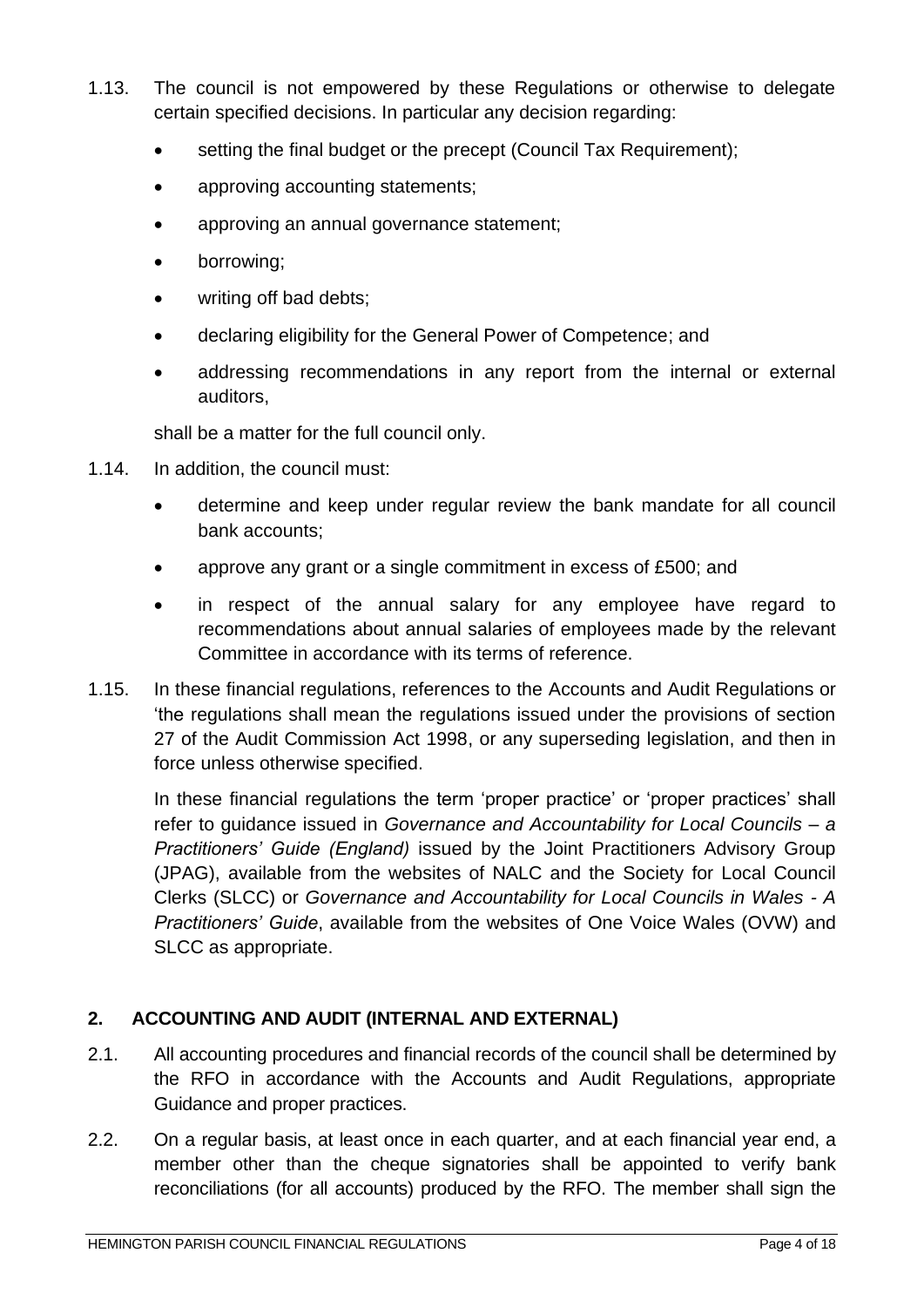reconciliations and the original bank statements (or similar document) as evidence of verification. This activity shall on conclusion be reported, including any exceptions, to and noted by the council. The RFO shall complete the annual statement of accounts, annual report, and any related documents of the council contained in the Annual Return (as specified in proper practices) as soon as practicable after the end of the financial year and having certified the accounts shall submit them and report thereon to the council within the timescales set by the Accounts and Audit Regulations.

- 2.3. The council shall ensure that there is an adequate and effective system of internal audit of its accounting records, and of its system of internal control in accordance with proper practices. Any officer or member of the council shall make available such documents and records as appear to the council to be necessary for the purpose of the audit and shall, as directed by the council, supply the RFO, internal auditor, or external auditor with such information and explanation as the council considers necessary for that purpose.
- 2.4. The internal auditor shall be appointed by and shall carry out the work in relation to internal controls required by the council in accordance with proper practices.
- 2.5. The internal auditor shall:
	- be competent and independent of the financial operations of the council;
	- report to council in writing, or in person, on a regular basis with a minimum of one annual written report during each financial year;
	- to demonstrate competence, objectivity and independence, be free from any actual or perceived conflicts of interest, including those arising from family relationships; and
	- have no involvement in the financial decision making, management or control of the council.
- 2.6. Internal or external auditors may not under any circumstances:
	- perform any operational duties for the council;
	- initiate or approve accounting transactions; or
	- direct the activities of any council employee, except to the extent that such employees have been appropriately assigned to assist the internal auditor.
- 2.7. For the avoidance of doubt, in relation to internal audit the terms 'independent' and 'independence' shall have the same meaning as is described in proper practices.
- 2.8. The RFO shall make arrangements for the exercise of electors' rights in relation to the accounts including the opportunity to inspect the accounts, books, and vouchers and display or publish any notices and statements of account required by Audit Commission Act 1998, or any superseding legislation, and the Accounts and Audit Regulations.
- 2.9. The RFO shall, without undue delay, bring to the attention of all councillors any correspondence or report from internal or external auditors.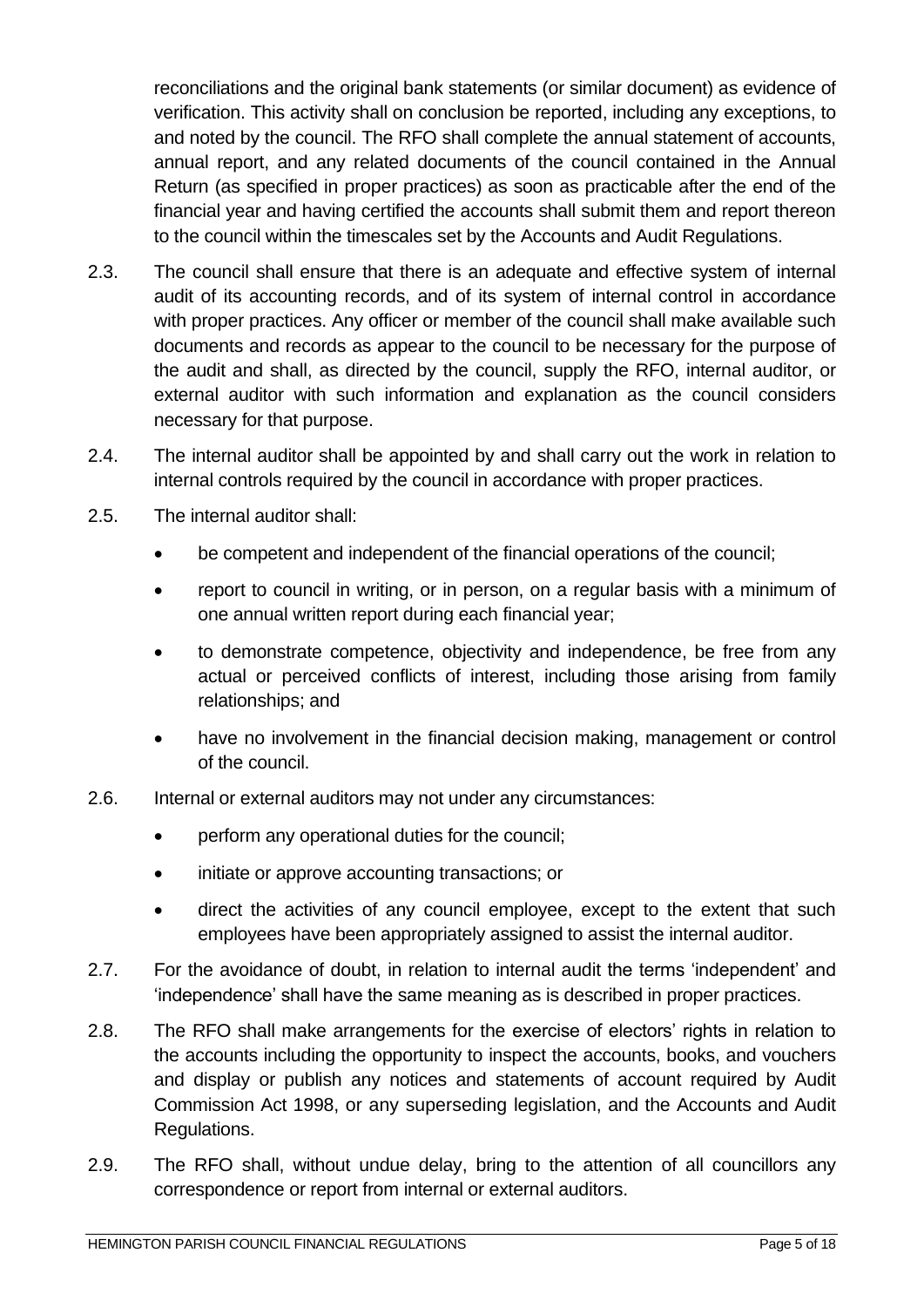#### <span id="page-5-0"></span>**3. ANNUAL ESTIMATES (BUDGET) AND FORWARD PLANNING**

- 3.1. Having regard to the forecast, it shall thereafter formulate and submit proposals for the following financial year to the council not later than the end of each year including any proposals for revising the forecast.
- 3.2. The RFO must each year, by no later than November prepare detailed estimates of all receipts and payments including the use of reserves and all sources of funding for the following financial year in the form of a budget to be considered by the council.
- 3.3. The council shall consider annual budget proposals in relation to the council's three year forecast of revenue and capital receipts and payments including recommendations for the use of reserves and sources of funding and update the forecast accordingly.
- 3.4. The council shall fix the precept (council tax requirement), and relevant basic amount of council tax to be levied for the ensuing financial year not later than by the end of January each year. The RFO shall issue the precept to the billing authority and shall supply each member with a copy of the approved annual budget.
- 3.5. The approved annual budget shall form the basis of financial control for the ensuing year.

#### <span id="page-5-1"></span>**4. BUDGETARY CONTROL AND AUTHORITY TO SPEND**

- 4.1. Expenditure on revenue items may be authorised up to the amounts included for that class of expenditure in the approved budget. This authority is to be determined by:
	- the council for all items over £500;
	- the Clerk, in conjunction with Chairman of Council, for any items below £500.

Such authority is to be evidenced by a Minute or by an authorisation slip duly signed by the Clerk, and where necessary also by the appropriate Chairman.

Contracts may not be disaggregated to avoid controls imposed by these regulations.

- 4.2. No expenditure may be authorised that will exceed the amount provided in the revenue budget for that class of expenditure other than by resolution of the council, or duly delegated committee. During the budget year and with the approval of council having considered fully the implications for public services, unspent and available amounts may be moved to other budget headings or to an earmarked reserve as appropriate ('virement').
- 4.3. Unspent provisions in the revenue or capital budgets for completed projects shall not be carried forward to a subsequent year.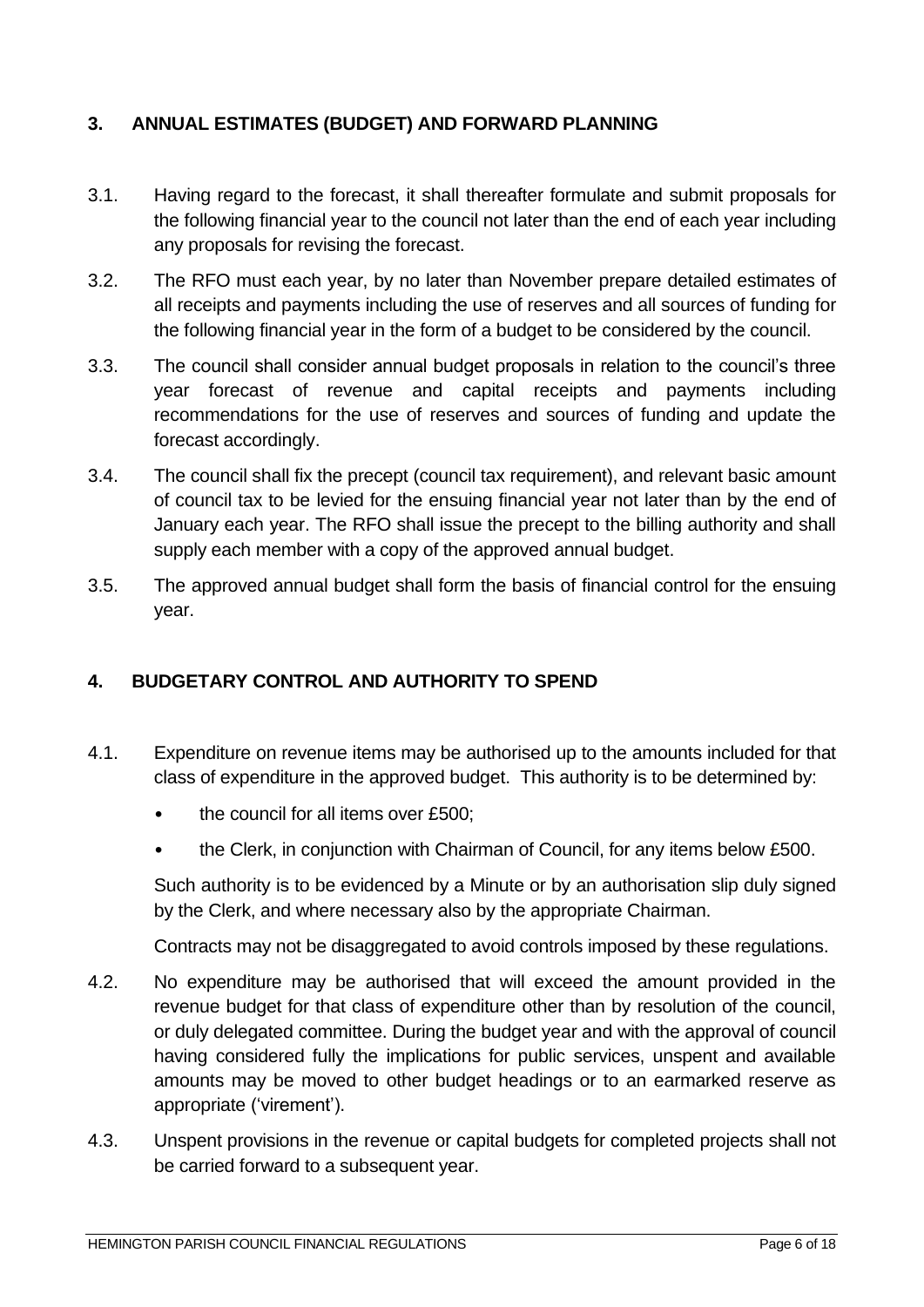- 4.4. The salary budgets are to be reviewed at least annually for the following financial year and such review shall be evidenced by approval in the minutes.
- 4.5. In cases of extreme risk to the delivery of council services, the clerk may authorise revenue expenditure on behalf of the council which in the clerk's judgement it is necessary to carry out. Such expenditure includes repair, replacement or other work, whether or not there is any budgetary provision for the expenditure, subject to a limit of £500. The Clerk shall report such action to the chairman as soon as possible and to the council as soon as practicable thereafter.
- 4.6. No expenditure shall be authorised in relation to any capital project and no contract entered into or tender accepted involving capital expenditure unless the council is satisfied that the necessary funds are available, and the requisite borrowing approval has been obtained.
- 4.7. All capital works shall be administered in accordance with the council's standing orders and financial regulations relating to contracts.
- 4.8. The RFO shall regularly provide the council with a statement of receipts and payments to date under each head of the budgets, comparing actual expenditure to the appropriate date against that planned as shown in the budget. These statements are to be prepared at least at the end of each financial quarter and shall show explanations of material variances. For this purpose, "material" shall be in excess of 15% of the budget.
- 4.9. Changes in earmarked reserves shall be approved by council as part of the budgetary control process.

## <span id="page-6-0"></span>**5. BANKING ARRANGEMENTS AND AUTHORISATION OF PAYMENTS**

- 5.1. The council's banking arrangements, including the bank mandate, shall be made by the RFO and approved by the council; banking arrangements may not be delegated to a committee. They shall be regularly reviewed for safety and efficiency.
- 5.2. The RFO shall prepare a schedule of payments requiring authorisation, forming part of the Agenda for the Meeting and, together with the relevant invoices, present the schedule to council. The council shall review the schedule for compliance and, having satisfied itself shall authorise payment by a resolution of the council. The approved schedule shall be ruled off and initialled by the Chairman of the Meeting. A detailed list of all payments shall be disclosed within or as an attachment to the minutes of the meeting at which payment was authorised. Personal payments (including salaries, wages, expenses and any payment made in relation to the termination of a contract of employment) may be summarised to remove public access to any personal information.
- 5.3. All invoices for payment shall be examined, verified and certified by the RFO to confirm that the work, goods or services to which each invoice relates has been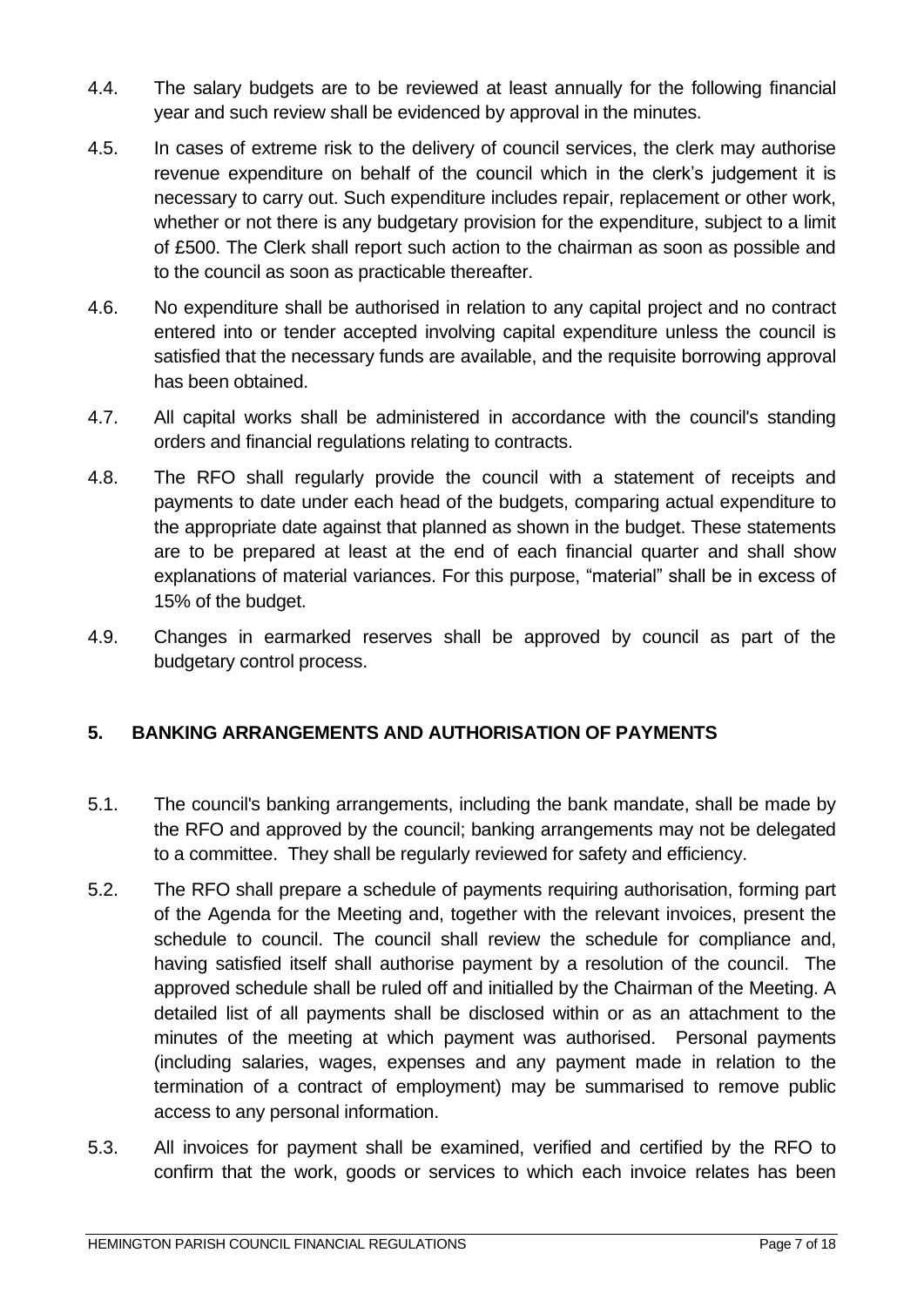received, carried out, examined and represents expenditure previously approved by the council.

- 5.4. The RFO shall examine invoices for arithmetical accuracy and analyse them to the appropriate expenditure heading. The RFO shall take all steps to pay all invoices submitted, and which are in order, at the next available council.
- 5.5. The RFO shall have delegated authority to authorise the payment of items only in the following circumstances:
	- a) If a payment is necessary to avoid a charge to interest under the Late Payment of Commercial Debts (Interest) Act 1998, and the due date for payment is before the next scheduled Meeting of council, where the RFO certify that there is no dispute or other reason to delay payment, provided that a list of such payments shall be submitted to the next appropriate meeting of council.
	- b) An expenditure item authorised under 5.6 below (continuing contracts and obligations) provided that a list of such payments shall be submitted to the next appropriate meeting of council [or finance committee]; or
	- c) fund transfers within the councils banking arrangements up to the sum of [£10,000], provided that a list of such payments shall be submitted to the next appropriate meeting of council.
- 5.6. For each financial year the RFO shall draw up a list of due payments which arise on a regular basis as the result of a continuing contract, statutory duty, or obligation (such as but not exclusively, Salaries, PAYE and NI, Superannuation Fund and regular maintenance contracts and the like for which council may authorise payment for the year provided that the requirements of regulation 4.1 (Budgetary Controls) are adhered to, provided also that a list of such payments shall be submitted to the next appropriate meeting of council.
- 5.7. A record of regular payments made under 5.6 above shall be drawn up and be signed by two members on each and every occasion when payment is authorised thus controlling the risk of duplicated payments being authorised and / or made.
- 5.8. In respect of grants a duly authorised committee shall approve expenditure within any limits set by council and in accordance with any Policy statement approved by council. Any Revenue or Capital Grant in excess of £5,000 shall before payment, be subject to ratification by resolution of the council.
- 5.9. Members are subject to the Code of Conduct that has been adopted by the council and shall comply with the Code and Standing Orders when a decision to authorise or instruct payment is made in respect of a matter in which they have a disclosable pecuniary or other interest, unless a dispensation has been granted.
- 5.10. The council will aim to rotate the duties of members in these Regulations so that onerous duties are shared out as evenly as possible over time.
- 5.11. Any changes in the recorded details of suppliers, such as bank account records, shall be approved in writing by a Member.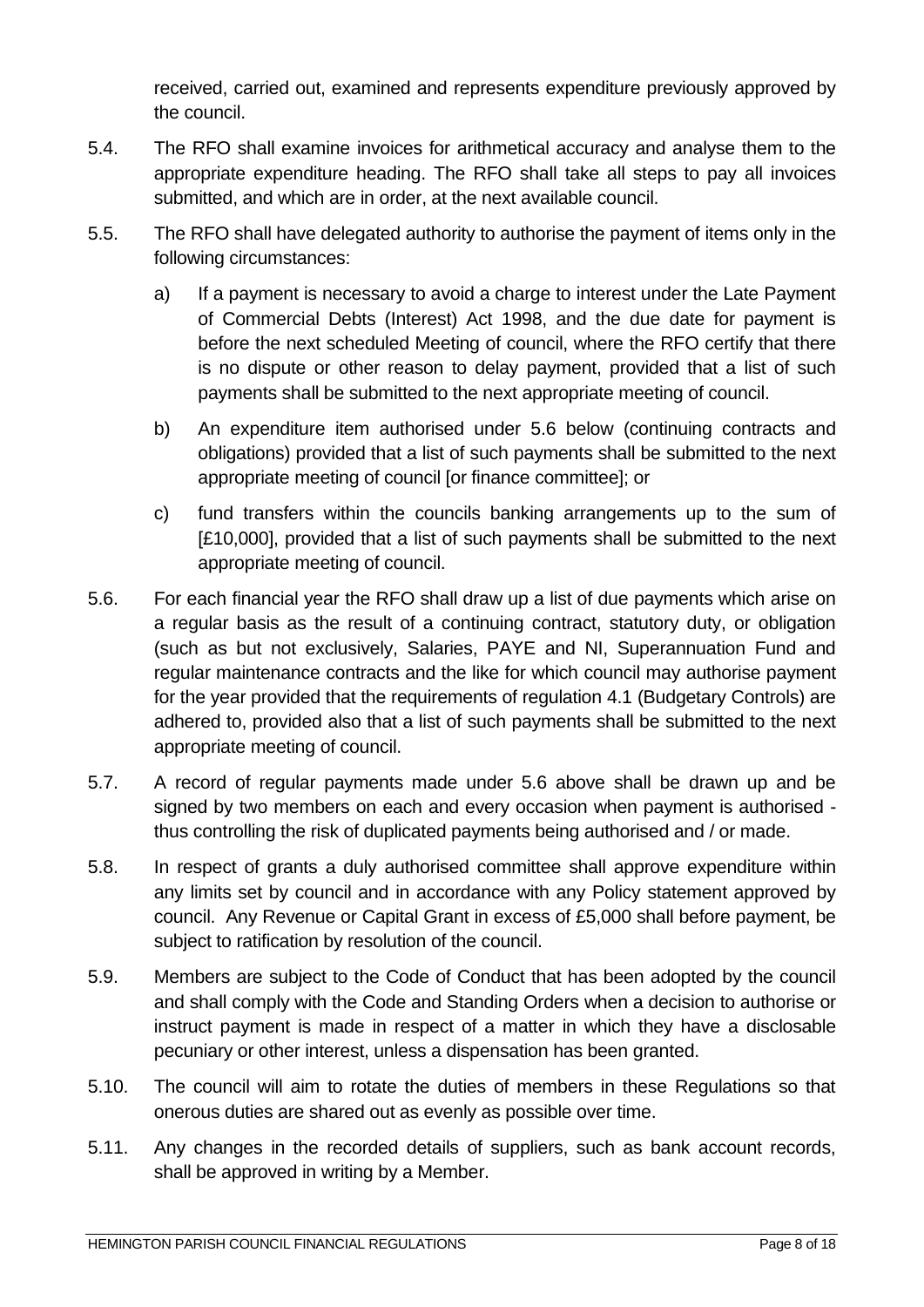#### <span id="page-8-0"></span>**6. INSTRUCTIONS FOR THE MAKING OF PAYMENTS**

- 6.1. The council will make safe and efficient arrangements for the making of its payments.
- 6.2. Following authorisation under Financial Regulation 5 above, the council, a duly delegated committee or, if so delegated, the RFO shall give instruction that a payment shall be made.
- 6.3. All payments shall be effected by cheque or other instructions to the council's bankers, or otherwise, in accordance with a resolution of Council.
- 6.4. Cheques or orders for payment drawn on the bank account in accordance with the schedule as presented to council or committee shall be signed by two members of council in accordance with a resolution instructing that payment. If a member who is also a bank signatory has declared a disclosable pecuniary interest, or has any other interest, in the matter in respect of which the payment is being made, that Councillor shall be required to consider Standing Orders, and thereby determine whether it is appropriate and / or permissible to be a signatory to the transaction in question.
- 6.5. To indicate agreement of the details shown on the cheque or order for payment with the counterfoil and the invoice or similar documentation, the signatories shall each also initial the cheque counterfoil.
- 6.6. Cheques or orders for payment shall not normally be presented for signature other than at a council or committee meeting (including immediately before or after such a meeting). Any signatures obtained away from such meetings shall be reported to the council at the next convenient meeting.
- 6.7. If thought appropriate by the council, payment for utility supplies (energy, telephone and water) and any National Non-Domestic Rates may be made by variable Direct Debit provided that the instructions are signed by two members and any payments are reported to council as made. The approval of the use of a variable Direct Debit shall be renewed by resolution of the council at least every two years.
- 6.8. If thought appropriate by the council, payment for certain items (principally Salaries) may be made by Banker's Standing Order provided that the instructions are signed, or otherwise evidenced by two members are retained and any payments are reported to council as made. The approval of the use of a Banker's Standing Order shall be renewed by resolution of the council at least every two years.
- 6.9. If thought appropriate by the council, payment for certain items may be made by BACS or CHAPS methods provided that the instructions for each payment are signed, or otherwise evidenced, by two authorised bank signatories are retained and any payments are reported to council as made. The approval of the use of BACS or CHAPS shall be renewed by resolution of the council at least every two years.
- 6.10. If thought appropriate by the council payment for certain items may be made by internet banking transfer provided evidence is retained showing which members approved the payment.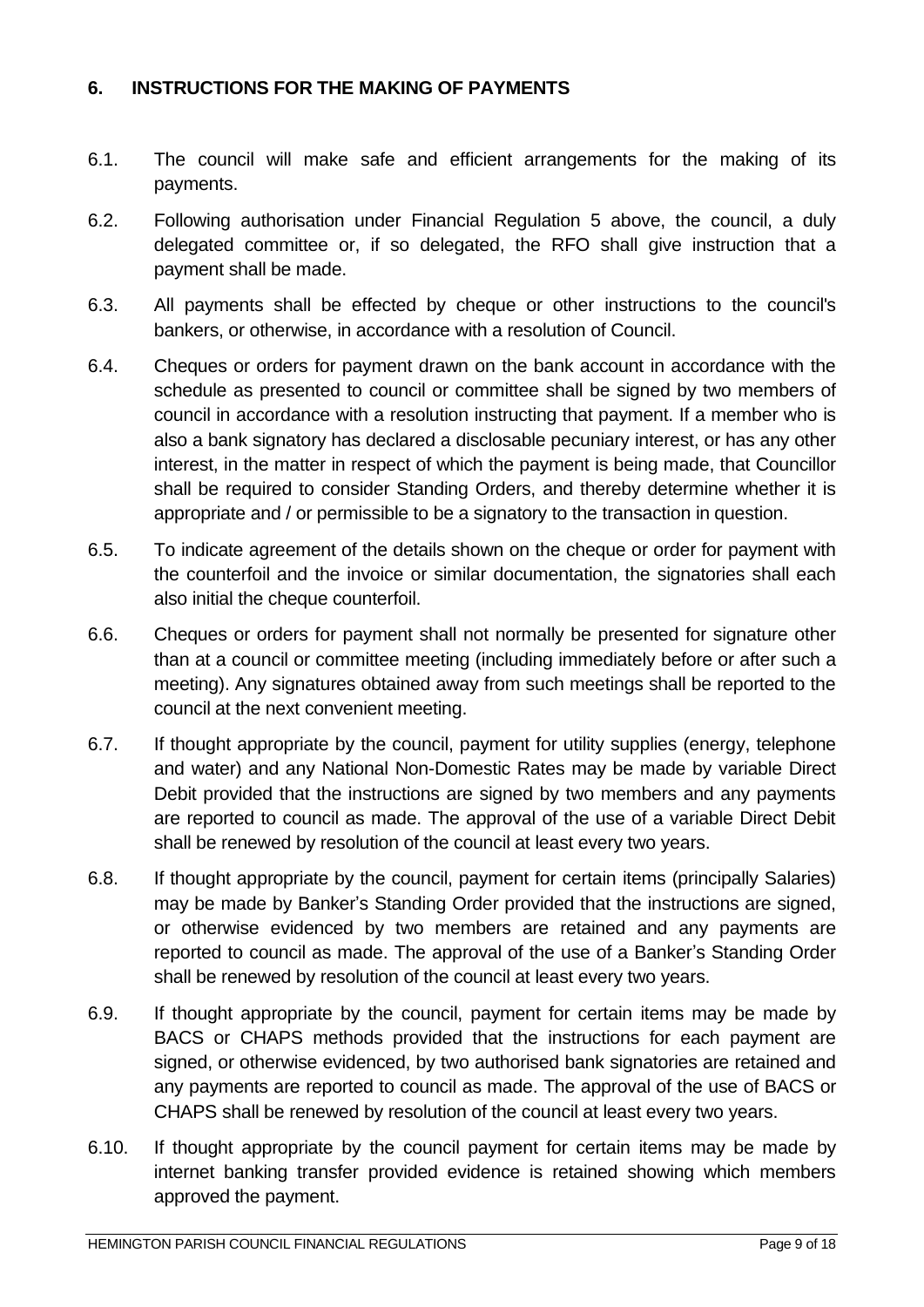- 6.11. Where a computer requires use of a personal identification number (PIN) or other password(s), for access to the council's records on that computer, a note shall be made of the PIN and Passwords and shall be handed to and retained by the Chairman of Council in a sealed dated envelope. This envelope may not be opened other than in the presence of two other councillors. After the envelope has been opened, in any circumstances, the PIN and / or passwords shall be changed as soon as practicable. The fact that the sealed envelope has been opened, in whatever circumstances, shall be reported to all members immediately and formally to the next available meeting of the council. This will not be required for a member's personal computer used only for remote authorisation of bank payments.
- 6.12. No employee or councillor shall disclose any PIN or password, relevant to the working of the council or its bank accounts, to any person not authorised in writing by the council or a duly delegated committee.
- 6.13. Regular back-up copies of the records on any computer shall be made and shall be stored securely away from the computer in question, and preferably off site.
- 6.14. The council, and any members using computers for the council's financial business, shall ensure that anti-virus, anti-spyware and firewall, software with automatic updates, together with a high level of security, is used.
- 6.15. Where internet banking arrangements are made with any bank, the RFO shall be appointed as the Service Administrator. The Bank Mandate approved by the council shall identify a number of councillors who will be authorised to approve transactions on those accounts. The bank mandate will state clearly the amounts of payments that can be instructed by the use of the Service Administrator alone, or by the Service Administrator with a stated number of approvals.
- 6.16. Access to any internet banking accounts will be directly to the access page (which may be saved under "favourites"), and not through a search engine or e-mail link. Remembered or saved passwords facilities must not be used on any computer used for council banking work. Breach of this Regulation will be treated as a very serious matter under these regulations.
- 6.17. Changes to account details for suppliers, which are used for internet banking may only be changed on written hard copy notification by the supplier and supported by hard copy authority for change signed by two Councillors and the RFO. A programme of regular checks of standing data with suppliers will be followed.
- 6.18. A pre-paid debit card may be issued to employees with varying limits. These limits will be set by the council Transactions and purchases made will be reported to the council and authority for topping-up shall be at the discretion of the council]
- 6.19. Any corporate credit card or trade card account opened by the council will be specifically restricted to use by the RFO and shall be subject to automatic payment in full at each month-end. Personal credit or debit cards of members or staff shall not be used under any circumstances.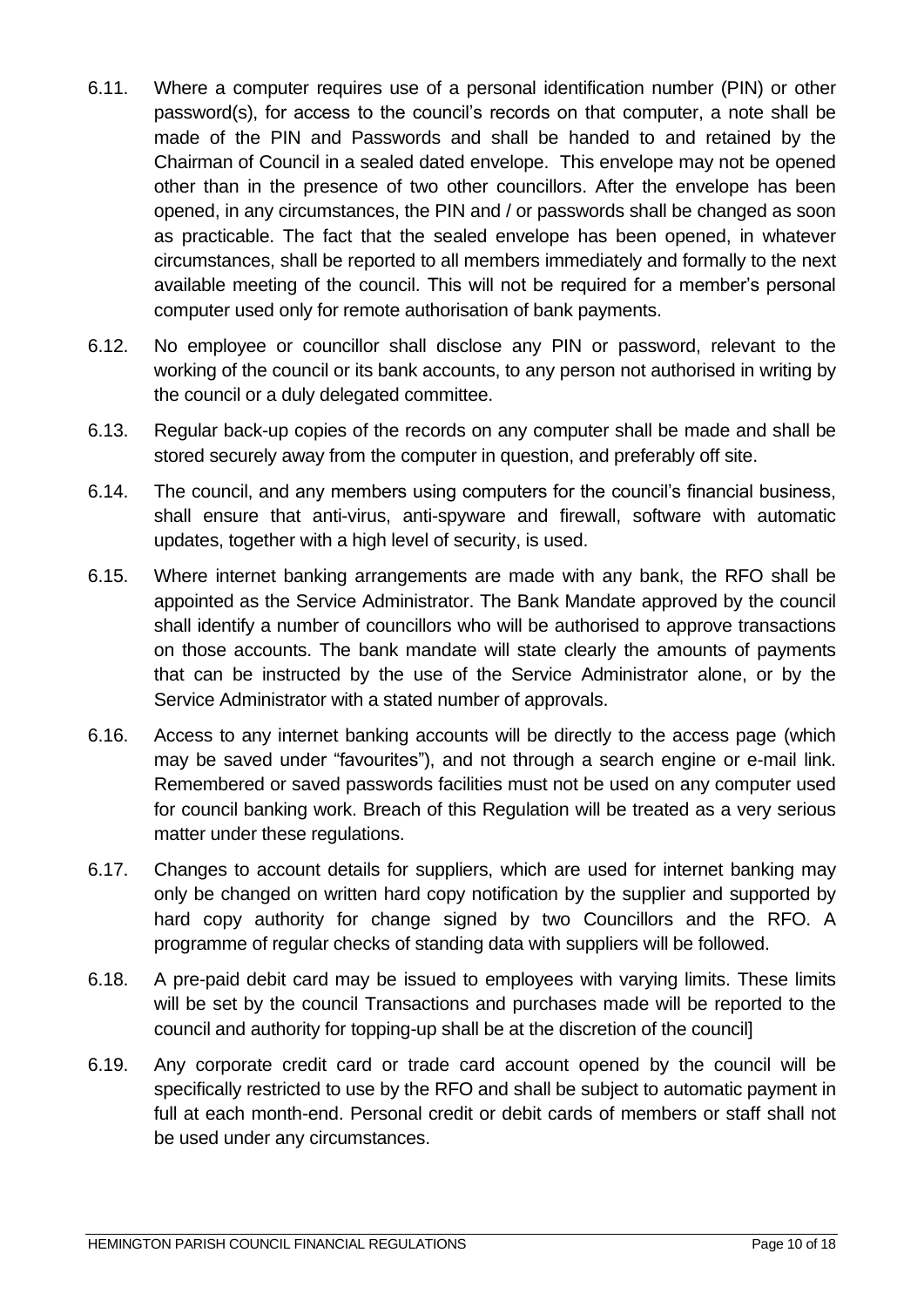6.20. The council will not maintain any form of cash float. All cash received must be banked intact. Any payments made in cash by the Clerk (for example for postage or minor stationery items) shall be refunded on a regular basis, at least quarterly.

## <span id="page-10-0"></span>**7. PAYMENT OF SALARIES**

- 7.1. As an employer, the council shall make arrangements to meet fully the statutory requirements placed on all employers by PAYE and National Insurance legislation. The payment of all salaries shall be made in accordance with payroll records and the rules of PAYE and National Insurance currently operating, and salary rates shall be as agreed by council, or duly delegated committee.
- 7.2. Payment of salaries and payment of deductions from salary such as may be required to be made for tax, national insurance and pension contributions, or similar statutory or discretionary deductions must be made in accordance with the payroll records and on the appropriate dates stipulated in employment contracts, provided that each payment is reported to the next available council meeting, as set out in these regulations above.
- 7.3. No changes shall be made to any employee's pay, emoluments, or terms and conditions of employment without the prior consent of the council.
- 7.4. Each and every payment to employees of net salary and to the appropriate creditor of the statutory and discretionary deductions shall be recorded in a separate confidential record (confidential cash book). This confidential record is not open to inspection or review (under the Freedom of Information Act 2000 or otherwise) other than:
	- a) by any councillor who can demonstrate a need to know;
	- b) by the internal auditor;
	- c) by the external auditor; or
	- d) by any person authorised under Audit Commission Act 1998, or any superseding legislation.
- 7.5. The total of such payments in each calendar month shall be reported with all other payments as made as may be required under these Financial Regulations, to ensure that only payments due for the period have actually been paid.
- 7.6. An effective system of personal performance management should be maintained for the senior officers.
- 7.7. Any termination payments shall be supported by a clear business case and reported to the council. Termination payments shall only be authorised by council.
- 7.8. Before employing interim staff, the council must consider a full business case.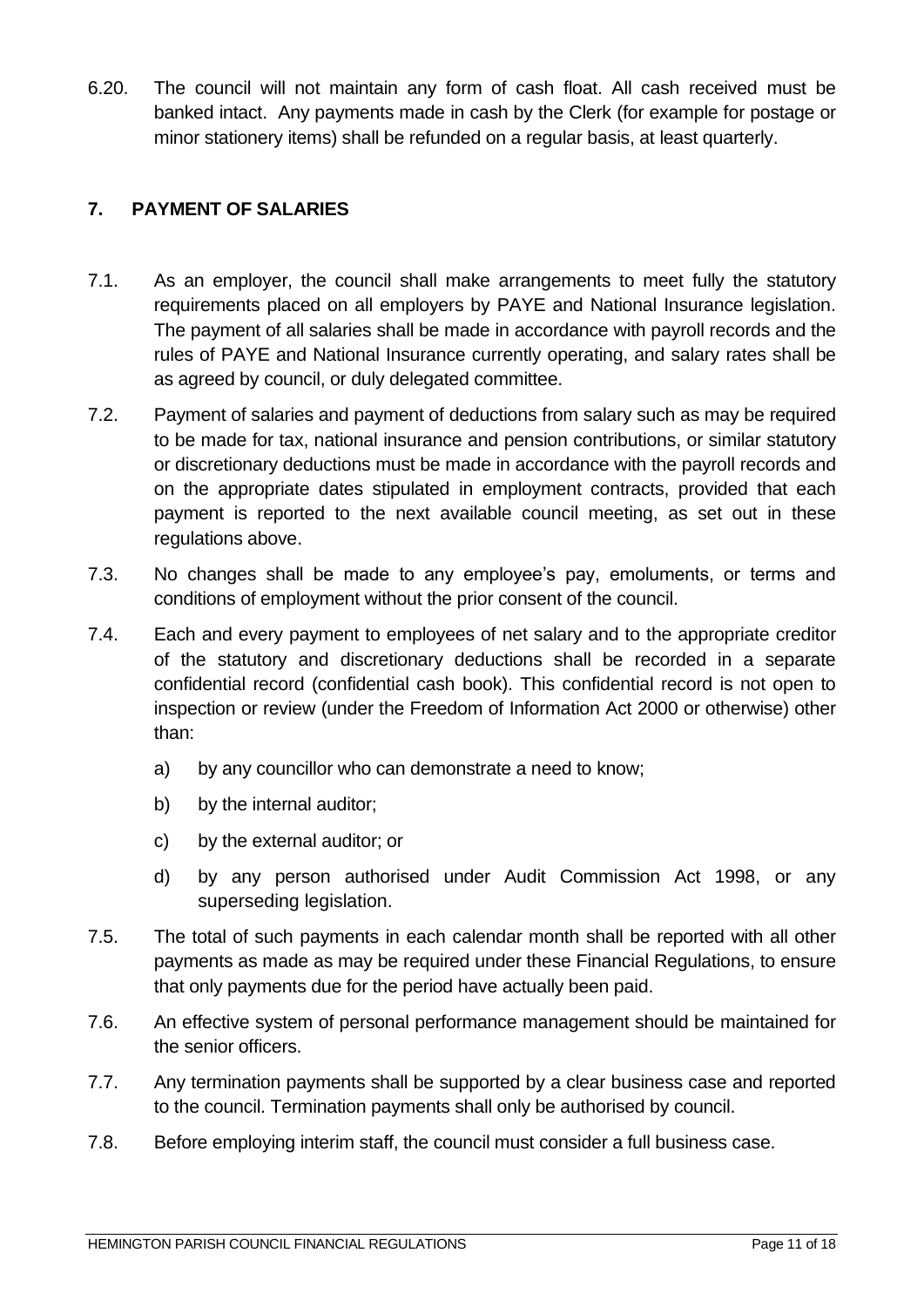#### <span id="page-11-0"></span>**8. LOANS AND INVESTMENTS**

- 8.1. All borrowings shall be effected in the name of the council, after obtaining any necessary borrowing approval. Any application for borrowing approval shall be approved by Council as to terms and purpose. The application for Borrowing Approval, and subsequent arrangements for the Loan shall only be approved by full council.
- 8.2. Any financial arrangement which does not require formal Borrowing Approval from the Secretary of State/Welsh Assembly Government (such as Hire Purchase or Leasing of tangible assets) shall be subject to approval by the full council. In each case a report in writing shall be provided to council in respect of value for money for the proposed transaction.
- 8.3. The council will arrange with the council's Banks and Investment providers for the sending of a copy of each statement of account to the RFO.
- 8.4. All loans and investments shall be negotiated in the name of the Council and shall be for a set period in accordance with council policy.
- 8.5. The council shall consider the need for an Investment Strategy and Policy which, if drawn up, shall be in accordance with relevant regulations, proper practices and guidance. Any Strategy and Policy shall be reviewed by the council at least annually.
- 8.6. All investments of money under the control of the council shall be in the name of the council.
- 8.7. All investment certificates and other documents relating thereto shall be retained in the custody of the RFO.
- 8.8. Payments in respect of short term or long-term investments, including transfers between bank accounts held in the same bank, or branch, shall be made in accordance with Regulation 5 (Authorisation of payments) and Regulation 6 (Instructions for payments).

#### <span id="page-11-1"></span>**9. INCOME**

- 9.1. The collection of all sums due to the council shall be the responsibility of and under the supervision of the RFO.
- 9.2. Particulars of all charges to be made for work done, services rendered, or goods supplied shall be agreed annually by the council, notified to the RFO and the RFO shall be responsible for the collection of all accounts due to the council.
- 9.3. The council will review all fees and charges at least annually, following a report of the Clerk.
- 9.4. Any sums found to be irrecoverable and any bad debts shall be reported to the council and shall be written off in the year.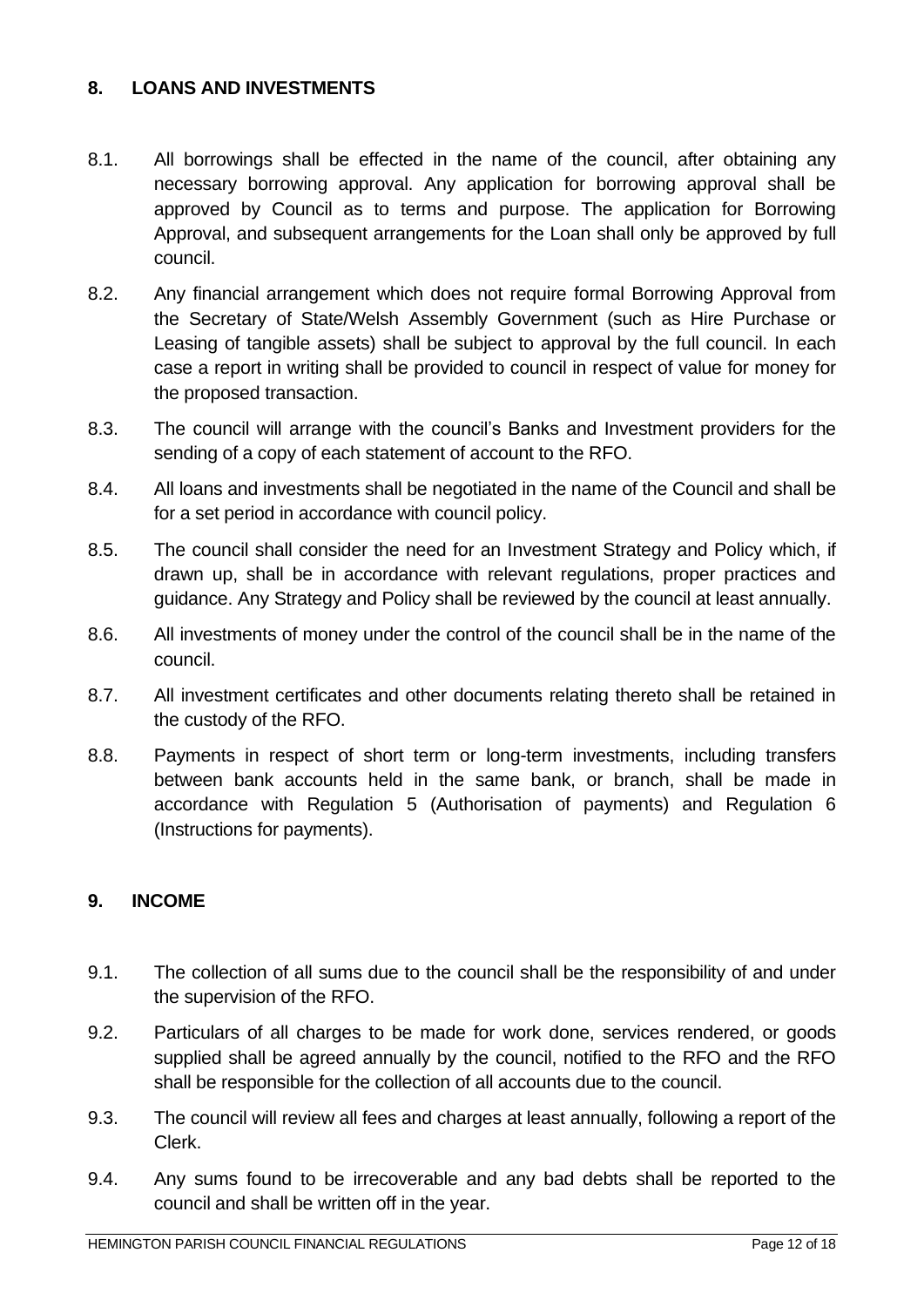- 9.5. All sums received on behalf of the council shall be banked intact as directed by the RFO. In all cases, all receipts shall be deposited with the council's bankers with such frequency as the RFO considers necessary.
- 9.6. The origin of each receipt shall be entered on the paying-in slip.
- 9.7. Personal cheques shall not be cashed out of money held on behalf of the council.
- 9.8. The RFO shall promptly complete any VAT Return that is required. Any repayment claim due in accordance with VAT Act 1994 section 33 shall be made at least annually coinciding with the financial year end.
- 9.9. Where any significant sums of cash are regularly received by the council, the RFO shall take such steps as are agreed by the council to ensure that more than one person is present when the cash is counted in the first instance, that there is a reconciliation to some form of control such as ticket issues, and that appropriate care is taken in the security and safety of individuals banking such cash.
- 9.10. Any income arising which is the property of a charitable trust shall be paid into a charitable bank account. Instructions for the payment of funds due from the charitable trust to the council (to meet expenditure already incurred by the authority) will be given by the Managing Trustees of the charity meeting separately from any council meeting (see also Regulation 16 below).

#### <span id="page-12-0"></span>**10. ORDERS FOR WORK, GOODS AND SERVICES**

- 10.1. An official order or letter shall be issued for all work, goods and services unless a formal contract is to be prepared or an official order would be inappropriate. Copies of orders shall be retained.
- 10.2. Order books shall be controlled by the RFO.
- 10.3. All members and Officers are responsible for obtaining value for money at all times. An officer issuing an official order shall ensure as far as reasonable and practicable that the best available terms are obtained in respect of each transaction, usually by obtaining three or more quotations or estimates from appropriate suppliers, subject to any *de minimis* provisions in Regulation 11 (I) below.
- 10.4. A member may not issue an official order or make any contract on behalf of the council.
- 10.5. The RFO shall verify the lawful nature of any proposed purchase before the issue of any order, and in the case of new or infrequent purchases or payments, the RFO shall ensure that the statutory authority shall be reported to the meeting at which the order is approved so that the Minutes can record the power being used.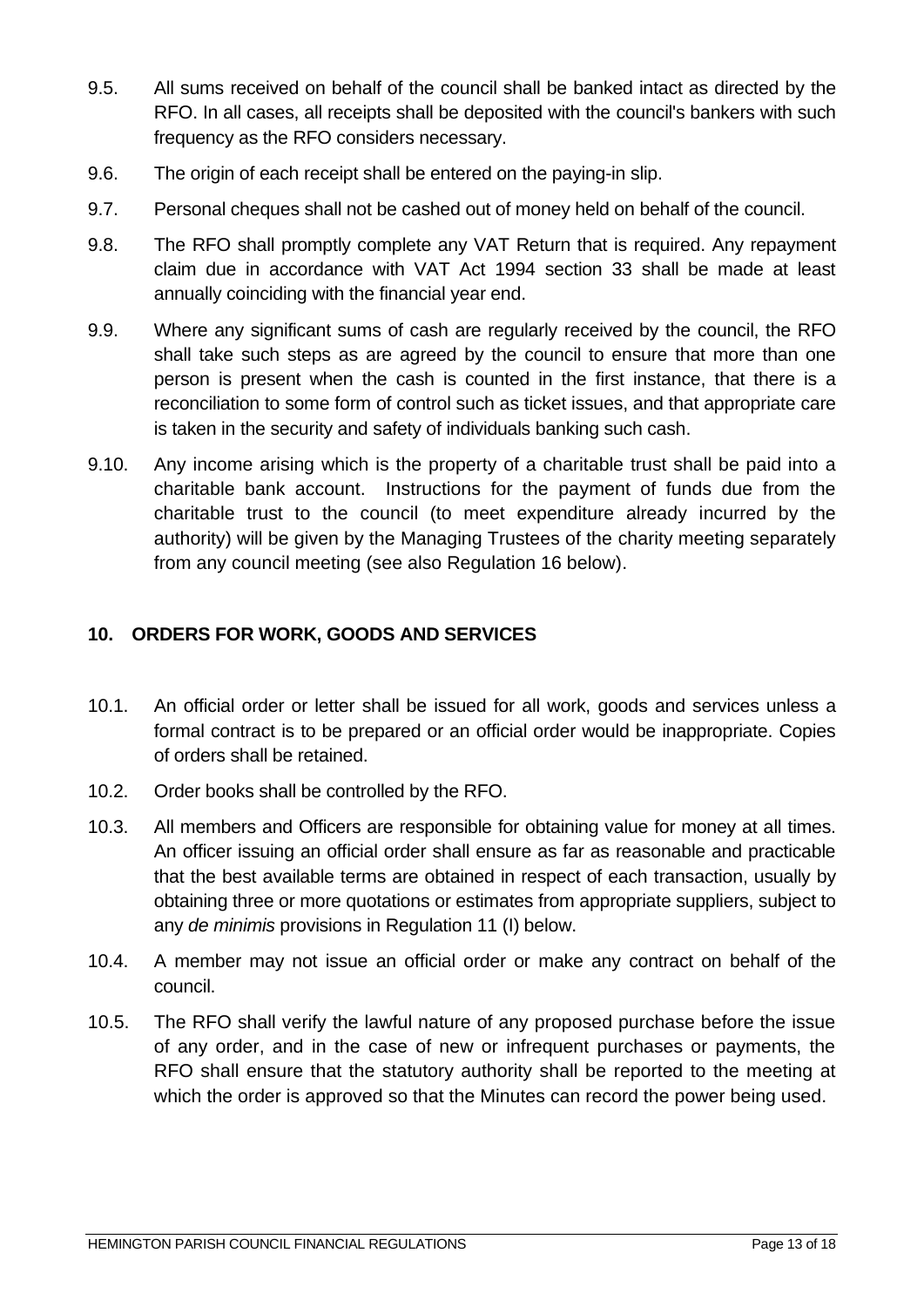#### <span id="page-13-0"></span>**11. CONTRACTS**

- 11.1. Procedures as to contracts are laid down as follows:
	- a. Every contract shall comply with these financial regulations, and no exceptions shall be made otherwise than in an emergency provided that this regulation need not apply to contracts which relate to items (i) to (vi) below:
		- i. for the supply of gas, electricity, water, sewerage and telephone services;
		- ii. For specialist services such as are provided by legal professionals acting in disputes;
		- iii. for work to be executed or goods or materials to be supplied which consist of repairs to or parts for existing machinery or equipment or plant;
		- iv. for work to be executed or goods or materials to be supplied which constitute an extension of an existing contract by the Council;
		- v. for additional audit work of the external Auditor up to an estimated value of £500 (in excess of this sum the RFO shall act after consultation with the Chairman and Vice Chairman of council); and
		- vi. for goods or materials proposed to be purchased which are proprietary articles and / or are only sold at a fixed price.
	- b. Where the council intends to procure or award a public supply contract, public service contract or public works contract as defined by The Public Contracts Regulations 2015 ("the Regulations") which is valued at £25,000 or more, the council shall comply with the relevant requirements of the Regulations<sup>4</sup> .
		- c. The full requirements of The Regulations, as applicable, shall be followed in respect of the tendering and award of a public supply contract, public service contract or public works contract which exceed thresholds in The Regulations set by the Public Contracts Directive 2014/24/EU (which may change from time to time) $5$ .
	- d. When applications are made to waive financial regulations relating to contracts to enable a price to be negotiated without competition the reason shall be embodied in a recommendation to the council.
	- e. Such invitation to tender shall state the general nature of the intended contract and the Clerk shall obtain the necessary technical assistance to prepare a specification in appropriate cases. The invitation shall in addition state that

<sup>5</sup> Thresholds currently applicable are:

<sup>4</sup> The Regulations require councils to use the Contracts Finder website to advertise contract opportunities, set out the procedures to be followed in awarding new contracts and to publicise the award of new contracts

a) For public supply and public service contracts 209,000 Euros (£181,302)

b) For public works contracts 5,225,000 Euros (£4,551,413)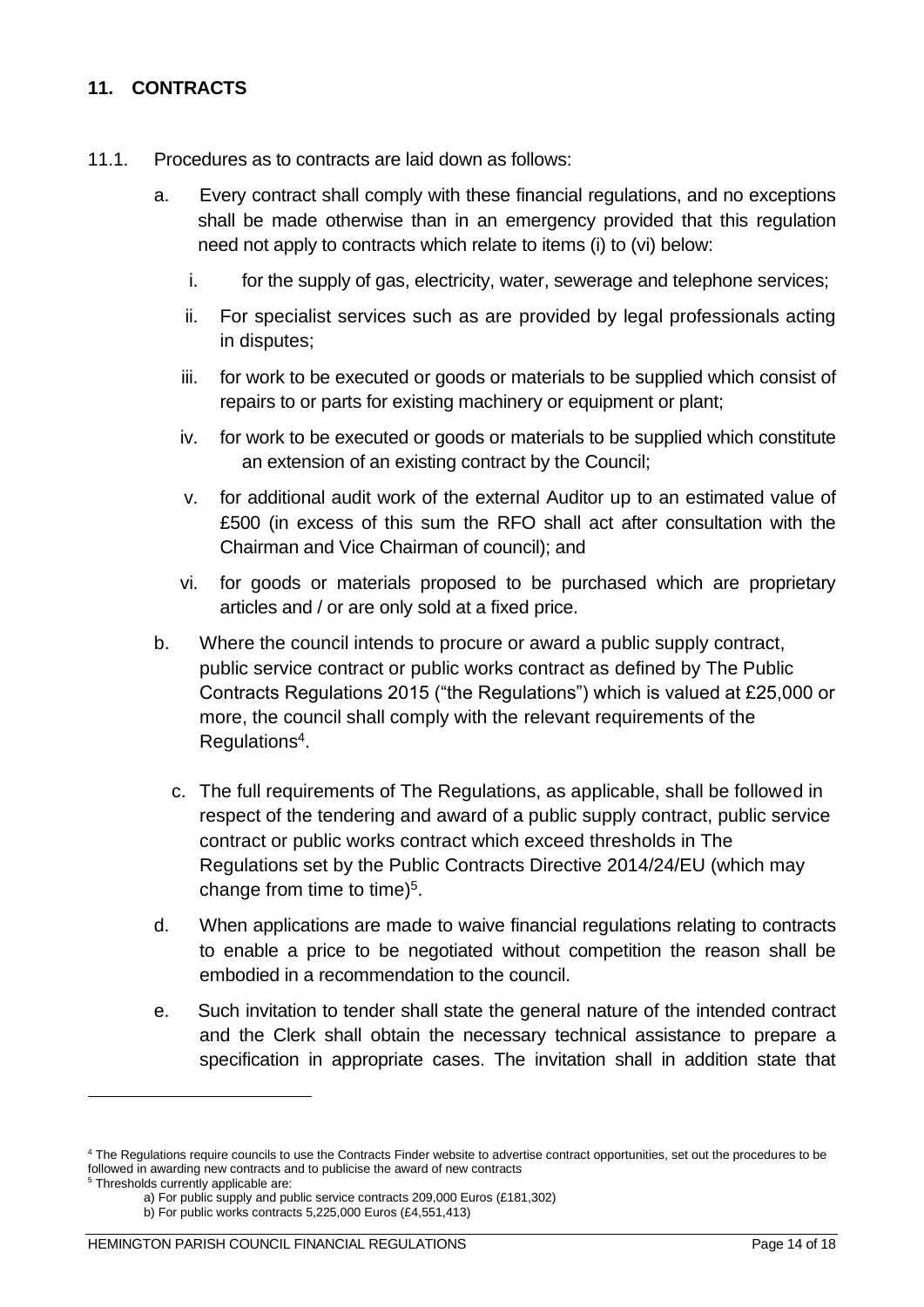tenders must be addressed to the Clerk in the ordinary course of post. Each tendering firm shall be supplied with a specifically marked envelope in which the tender is to be sealed and remain sealed until the prescribed date for opening tenders for that contract.

- f. All sealed tenders shall be opened at the same time on the prescribed date by the Clerk in the presence of at least one member of council.
- g. If less than three tenders are received for contracts above £60,000 or if all the tenders are identical the council may make such arrangements as it thinks fit for procuring the goods or materials or executing the works.
- h. Any invitation to tender issued under this regulation shall be subject to Standing Order[], <sup>6</sup> [insert reference of the council's s relevant standing order] and shall refer to the terms of the Bribery Act 2010.
- i. When it is to enter into a contract of less than  $£25,000$  (footnote 2) in value for the supply of goods or materials or for the execution of works or specialist services other than such goods, materials, works or specialist services as are excepted as set out in paragraph (a) the RFO shall obtain 3 quotations (priced descriptions of the proposed supply); where the value is below £3,000 and above £100 the RFO shall strive to obtain 3 estimates. Otherwise, Regulation 10 (3) above shall apply.
	- j. The council shall not be obliged to accept the lowest or any tender, quote or estimate.
	- k. Should it occur that the council, or duly delegated committee, does not accept any tender, quote or estimate, the work is not allocated and the council requires further pricing, provided that the specification does not change, no person shall be permitted to submit a later tender, estimate or quote who was present when the original decision making process was being undertaken.
	- l. The European Union Procurement Directive shall apply and the terms of the Public Contracts Regulations 2006 and the Utilities Contracts Regulations 2006 including thresholds shall be followed.

<sup>2</sup> Thresholds currently applicable are:

a) For public supply and public service contracts 209,000 Euros (£181,302)

b) For public works contracts 5,225,000 Euros (£4,551,413)

<sup>3</sup> Based on NALC's Model Standing Order 18d ©NALC 2018

The Regulations require councils to use the Contracts Finder website to advertise contract opportunities, set out the procedures to be followed in awarding new contracts and to publicise the award of new contracts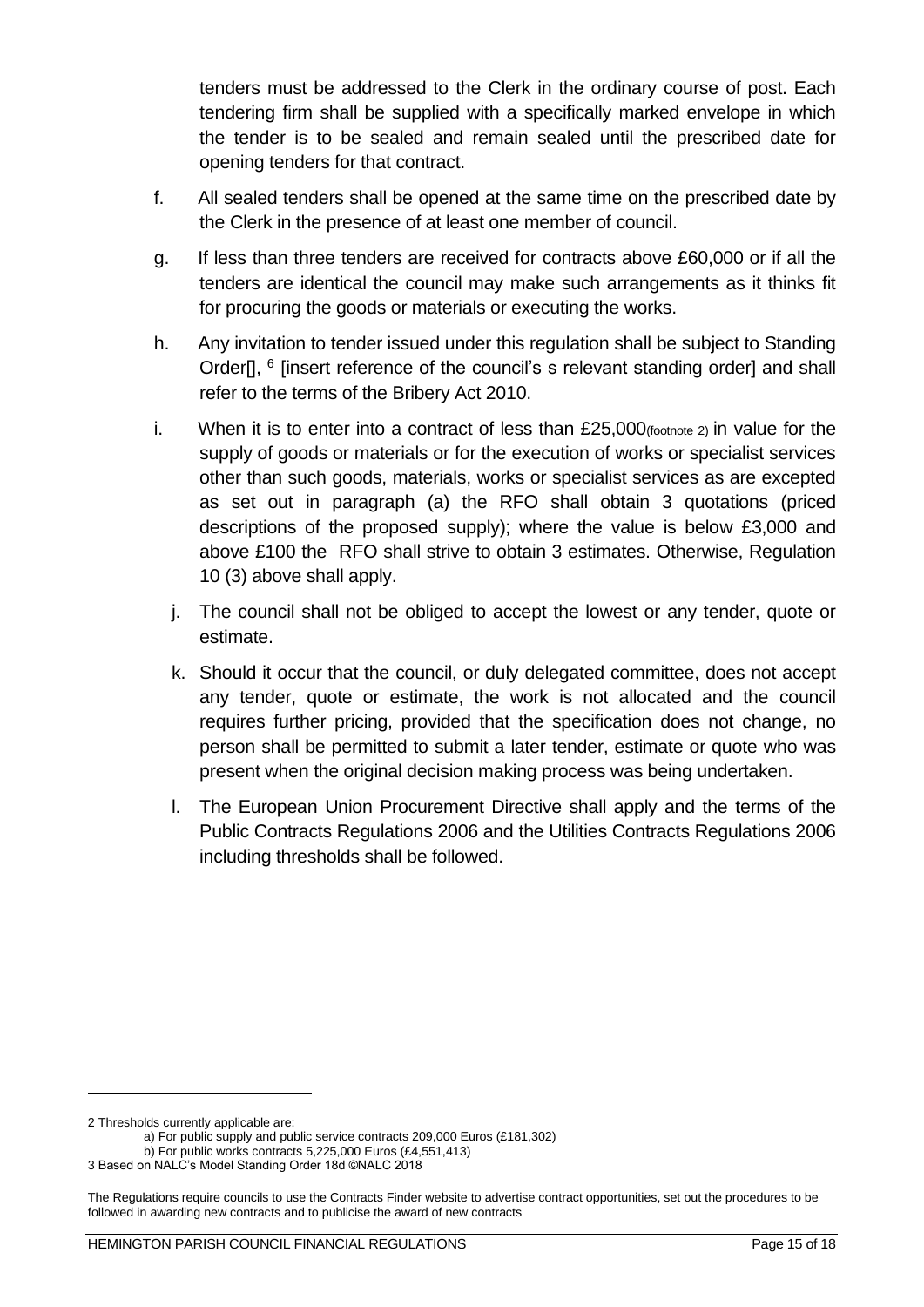#### <span id="page-15-0"></span>**12. PAYMENTS UNDER CONTRACTS FOR BUILDING OR OTHER CONSTRUCTION WORKS**

- 12.1. Payments on account of the contract sum shall be made within the time specified in the contract by the RFO upon authorised certificates of the architect or other consultants engaged to supervise the contract (subject to any percentage withholding as may be agreed in the particular contract).
- 12.2. Where contracts provide for payment by instalments the RFO shall maintain a record of all such payments. In any case where it is estimated that the total cost of work carried out under a contract, excluding agreed variations, will exceed the contract sum of 5% or more a report shall be submitted to the council.
- 12.3. Any variation to a contract or addition to or omission from a contract must be approved by the council and Clerk to the contractor in writing, the council being informed where the final cost is likely to exceed the financial provision.

#### <span id="page-15-1"></span>**13. STORES AND EQUIPMENT**

- 13.1. The officer in charge of each section shall be responsible for the care and custody of stores and equipment in that section.
- 13.2. Delivery Notes shall be obtained in respect of all goods received into store or otherwise delivered and goods must be checked as to order and quality at the time delivery is made.
- 13.3. Stocks shall be kept at the minimum levels consistent with operational requirements.
- 13.4. The RFO shall be responsible for periodic checks of stocks and stores at least annually.]

#### <span id="page-15-2"></span>**14. ASSETS, PROPERTIES AND ESTATES**

14.1. The Clerk shall make appropriate arrangements for the custody of all title deeds and Land Registry Certificates of properties held by the council. The RFO shall ensure a record is maintained of all properties held by the council, recording the location, extent, plan, reference, purchase details, nature of the interest, tenancies granted, rents payable and purpose for which held in accordance with Accounts and Audit Regulations.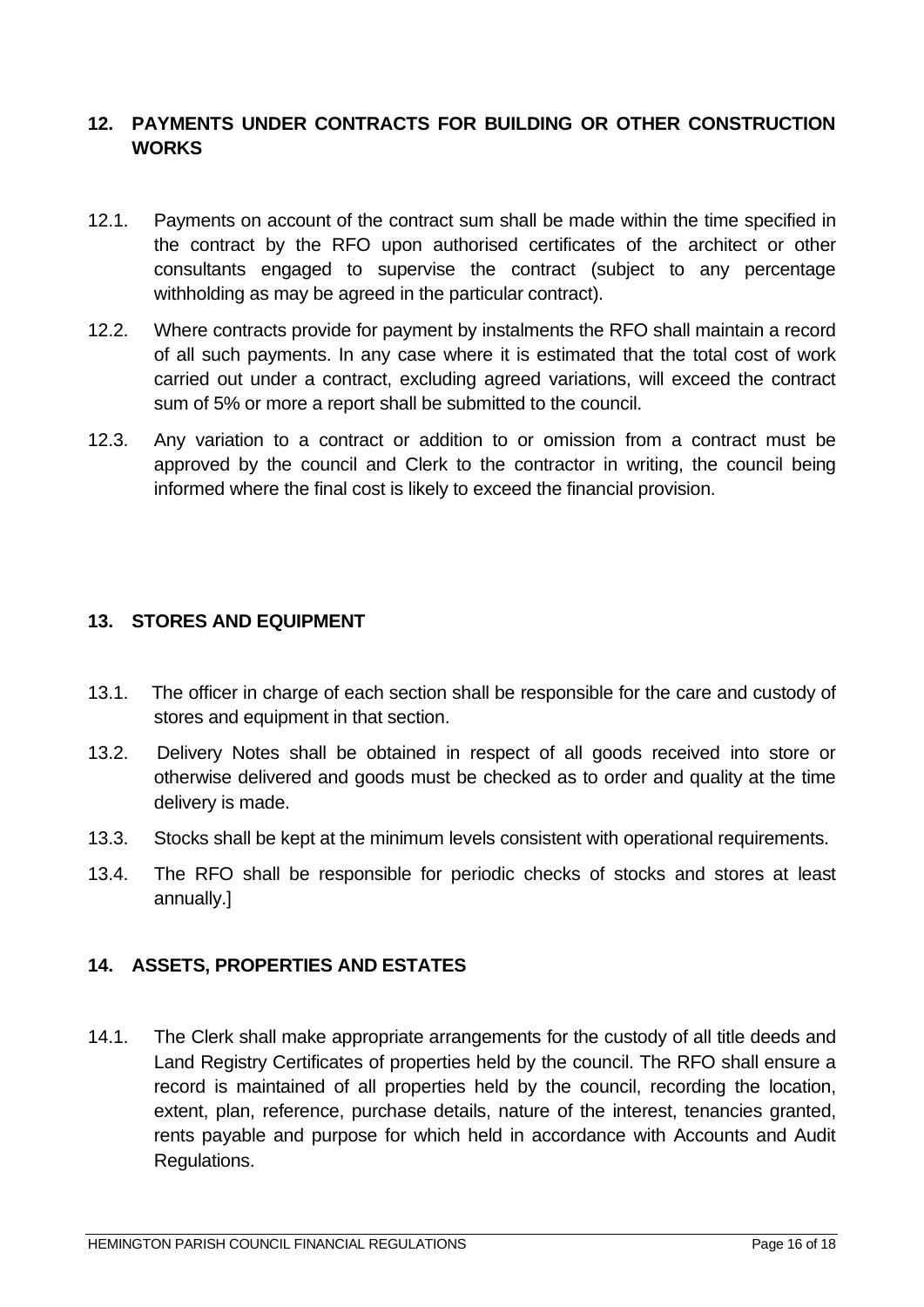- 14.2. No tangible moveable property shall be purchased or otherwise acquired, sold, leased or otherwise disposed of, without the authority of the council, together with any other consents required by law, save where the estimated value of any one item of tangible movable property does not exceed [£250].
- 14.3. No real property (interests in land) shall be sold, leased or otherwise disposed of without the authority of the council, together with any other consents required by law, In each case a Report in writing shall be provided to council in respect of valuation and surveyed condition of the property (including matters such as planning permissions and covenants) together with a proper business case (including an adequate level of consultation with the electorate).
- 14.4. No real property (interests in land) shall be purchased or acquired without the authority of the full council. In each case a Report in writing shall be provided to council in respect of valuation and surveyed condition of the property (including matters such as planning permissions and covenants) together with a proper business case (including an adequate level of consultation with the electorate).
- 14.5. Subject only to the limit set in Reg. 14.2 above, no tangible moveable property shall be purchased or acquired without the authority of the full council. In each case a Report in writing shall be provided to council with a full business case.
- 14.6. The RFO shall ensure that an appropriate and accurate Register of Assets and Investments is kept up to date. The continued existence of tangible assets shown in the Register shall be verified at least annually, possibly in conjunction with a health and safety inspection of assets.

#### <span id="page-16-0"></span>**15. INSURANCE**

- 15.1. Following the annual risk assessment (per Financial Regulation 17), the RFO shall effect all insurances and negotiate all claims on the council's insurers.
- 15.2. The Clerk shall give prompt notification of all new risks, properties or vehicles which require to be insured and of any alterations affecting existing insurances.]
- 15.3. The RFO shall keep a record of all insurances effected by the council and the property and risks covered thereby and annually review it.
- 15.4. The RFO shall be notified of any loss liability or damage or of any event likely to lead to a claim and shall report these to council at the next available meeting.
- 15.5. All appropriate members and employees of the council shall be included in a suitable form of security or fidelity guarantee insurance which shall cover the maximum risk exposure as determined annually by the council.

#### <span id="page-16-1"></span>**16. CHARITIES**